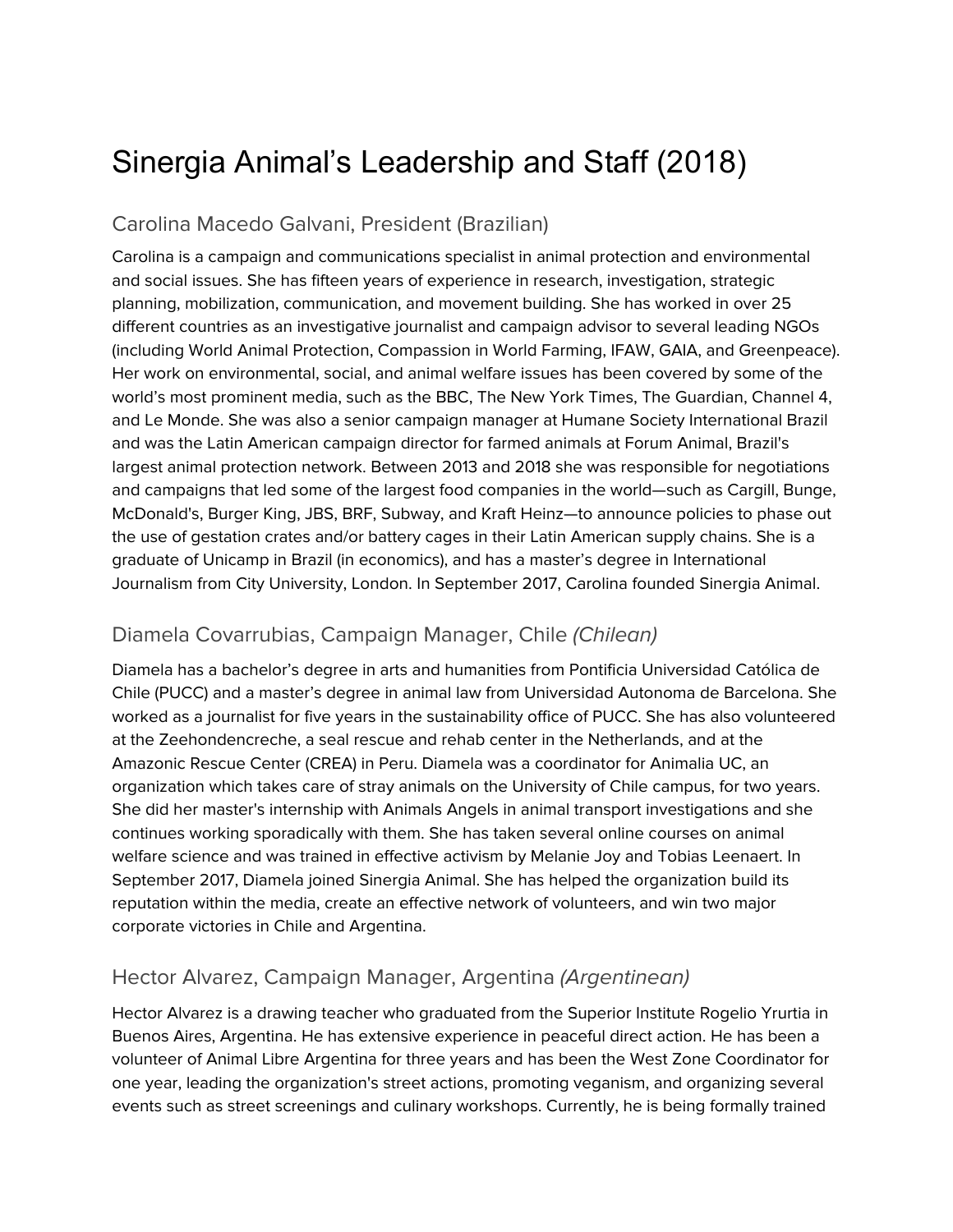to produce and edit audiovisual material. Hector has also taken part in Animals Angels' investigations in Chile and was trained by Melanie Joy and Tobias Leenaert in 2017 in effective activism. He joined Sinergia Animal in January 2018 as a volunteer and helped the organization with several direct actions, in addition to the production of audiovisual materials. In July 2018 he was hired to work as Sinergia Animal's campaign coordinator.

# Sara Valencia, Campaign Manager, Colombia (Colombian)

Sara is a social communicator with an MBA in digital marketing, specializing in inbound marketing. She been working in digital environments for around 14 years with branding strategies, messaging, and the creation of digital content and market research and analysis. For several years, she has worked with improving life quality of vulnerable communities via educational and social programs using digital technologies. In July 2018, she joined Sinergia Animal in Colombia and is now the organization's specialist in social media and institutional communications.

# Board of Trustees

# Lasse Bruun, Campaign and Lobbying Specialist (Danish)

Lasse is a campaign specialist in climate and energy, sustainable agriculture, and animal rights, with twenty years experience in mobilization, communication, advocacy, and movement building. Working across sectors and continents, his work includes being a global project leader at Greenpeace and an advisor in the Danish Parliament. He currently works at Climate Action Network (CAN) as the global head of energy transition. Within these roles, he has led high-level international dialogues, campaigns, and projects around the world. At CAN, he coordinates campaigning efforts on behalf of more than 1,200 NGOs in 120 countries. He also leads a global energy taskforce which includes environmental, faith, and development NGOs—as well as labor unions, megacities administrators, foundations, and Fortune 500 businesses. Lasse has served as a trustee for Pesticide Action Network (PAN) U.K. since 2009, and was instrumental in driving their strategic development, overseeing budget processes, and acting as strategic advisor on campaigning, communications, and fundraising. Under Lasse's guidance, PAN U.K. has grown its income, reach, and impact significantly. Lasse is a postgraduate student in rhetoric and linguistics at the University of Copenhagen.

#### Diana Marcela Santacruz Odorñez, Animal Rights Lawyer (Colombian)

Diana is lawyer who graduated from the University of Cauca and earned a specialization in constitutional law at the National University of Colombia. She also has a master's degree in law with emphasis on natural resources from the Externado University of Colombia and a diploma in university teaching from the University of Cauca. She is a researcher at the Cooperative University of Colombia, a member of the research group 'Law and Society,' a coordinator of the research field of animal and environmental law, and a leader of the legal consulting program for